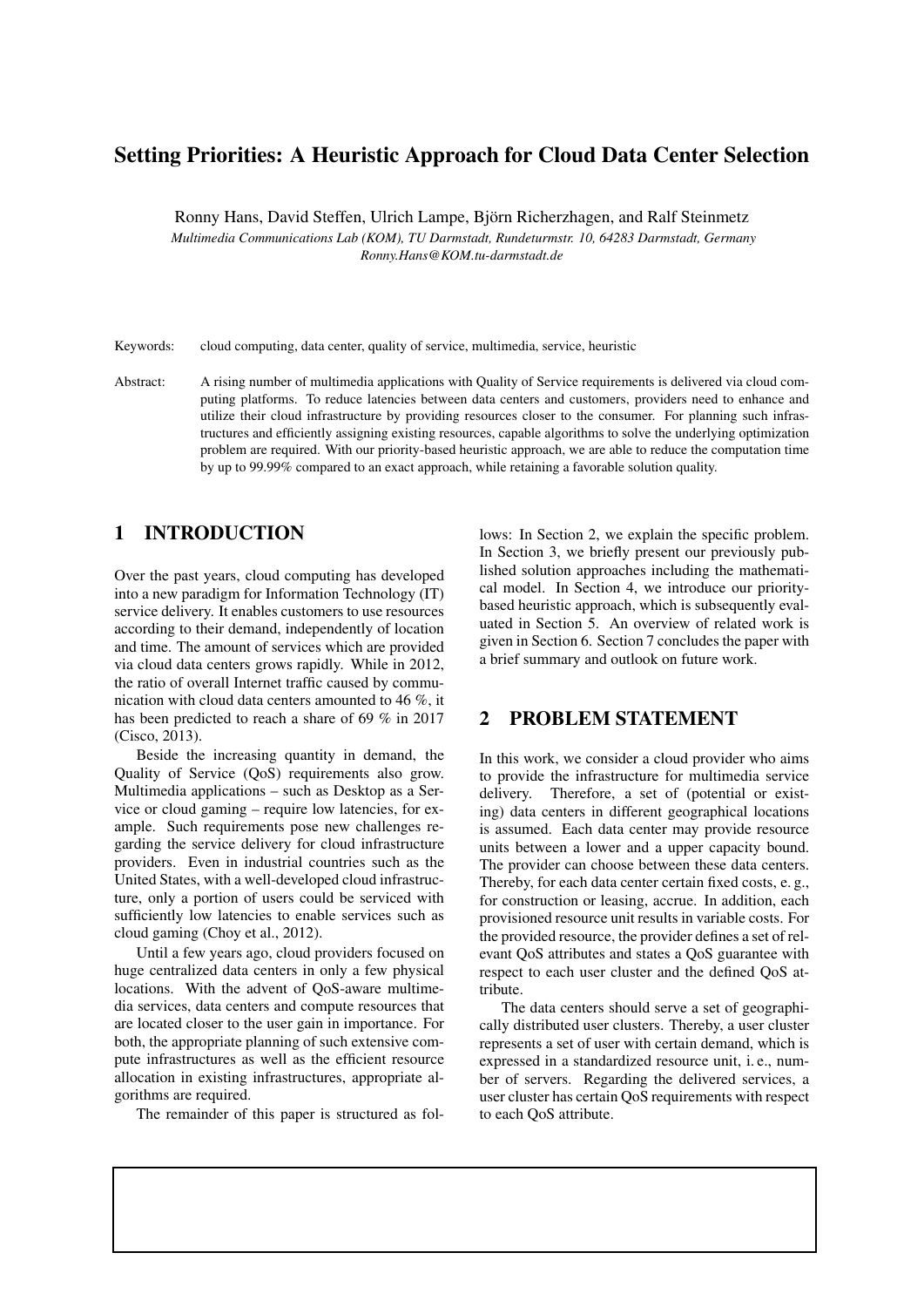Under the assumption that prices are determined by external market conditions, the problem of a provider is the cost-minimal selection of appropriate resources, as well as setting the respective resource capacity. For the resource allocation to different user clusters, the overall service demands of all user clusters and the QoS requirements must be matched by corresponding guarantees. In our former work, we referred to this problem as *Cloud Data Center Selection Problem* (CDCSP) (Hans et al., 2013).

## 3 IP-/LP-BASED OPTIMIZATION APPROACHES

In this section, we briefly describe the mathematical model for the CDCSP and previously published solution approaches.

### 3.1 Mathematical Model

The presented mathematical model is part of our former work (Hans et al., 2013). For the model several formal notations are required. To begin with, we define the basic entities:

- $D = \{1, 2, ..., D^*\}$ : Set of (potential or existing) data centers
- $U = \{1, 2, ..., U^*\}$ : Set of user clusters
- $Q = \{1, 2, ..., Q^* \}$ : Set of considered QoS attributes

Based on these basic entities, the associated parameters can be defined as follows:

- *Su*: Service demand of user cluster *u*
- $K_d^{min} \in \mathbb{R}$ : Minimal capacity of data center *d*
- $K_d^{max} \in \mathbb{R}$ : Maximal capacity of data center *d*
- *CF<sup>d</sup>* <sup>∈</sup> <sup>R</sup>: Fixed costs of selecting data center *<sup>d</sup>*
- $CV_d \in \mathbb{R}$ : Variable costs for per server unit in data center *d*
- $QG_{d,u,q} \in \mathbb{R}$ : QoS guarantee of data center *d* w.r.t. user cluster *u* for QoS attribute *q*
- $QR_{u,q} \in \mathbb{R}$ : QoS requirement of user cluster *u* w.r.t. QoS attribute *q*

Finally, in order to model the CDCSP as optimization problem, we use the following decision variables:

- *xd*: Selection of a data center *d*
- $y_{d,u}$ : Number of resource units provided by data center *d* to user cluster *u*

Model 1 Cloud Data Center Selection Problem

Min. 
$$
C(x,y) = \sum_{d \in D} x_d \times CF_d + \sum_{d \in D, u \in U} y_{d,u} \times CV_d
$$
 (1)

$$
\sum_{d \in D} y_{d,u} \ge S_u \quad \forall u \in U \tag{2}
$$

$$
\sum_{u \in U} y_{d,u} \le x_d \times K_d^{max} \quad \forall d \in D \tag{3}
$$

$$
\sum_{u \in U} y_{d,u} \ge x_d \times K_d^{min} \quad \forall d \in D \tag{4}
$$

$$
y_{d,u} \le p_{d,u} \times K_d^{max} \quad \forall d \in D, \forall u \in U \tag{5}
$$

$$
p_{d,u} = \begin{cases} 1 & \text{if } QG_{d,u,q} \le QR_{u,q} \quad \forall q \in Q \\ 0 & \text{else} \end{cases}
$$
 (6)

$$
x_d \in \{0, 1\} \quad \forall d \in D
$$
  

$$
y_{d,u} \in \mathbb{N} \quad \forall d \in D, \forall u \in U
$$
 (7)

$$
x_d \in \mathbb{R}, 0 \le x_d \le 1 \quad \forall d \in D
$$
  

$$
y_{d,u} \in \mathbb{R}, y_{d,u} \ge 0 \quad \forall d \in D, \forall u \in U
$$
 (8)

The described objective of the CDCSP constitutes a linear, mixed-integer program, which is formalized in Model 1. In the model, Eq. 1 defines the objective of the problem. Thereby, the total cost *C* depends on the decision variables  $x_d$  and  $y_{d,u}$  (Eq. 7) The *binary* variables  $x_d$  indicate if data center  $d$  will be constructed or leased. *yd*,*<sup>u</sup>* are *integer* variables that denote the number of resource units a data center *d* provides to a user cluster *u*. Eq. 2 represents the constraint that the service demand of each user cluster needs to be satisfied by the provided service units. Eqs. 3 and 4 assure that the provided capacity of each data center lies between the given lower bound  $K_d^{min}$  and the given upper bound  $K_d^{max}$ . Further, they functionally link the decision variables *x* and *y*. In Eq. 5 and Eq. 6 the variables  $p_{d,u}$  restrict the resource allocation between data centers and user clusters, depending on the fulfillment of the QoS requirements. In Eq. 8 the binary and integer decision variables from Eq. 7 are substituted by corresponding natural variables, which is required for the LP-relaxed approach (cf. Section 3.2).

#### 3.2 Solution Approaches

As stated earlier, the described model constitutes an Integer Program (IP) and was published as *Cloud Data Center Selection Problem* (Hans et al., 2013). Such IPs can be solved using off-the-shelf algorithms,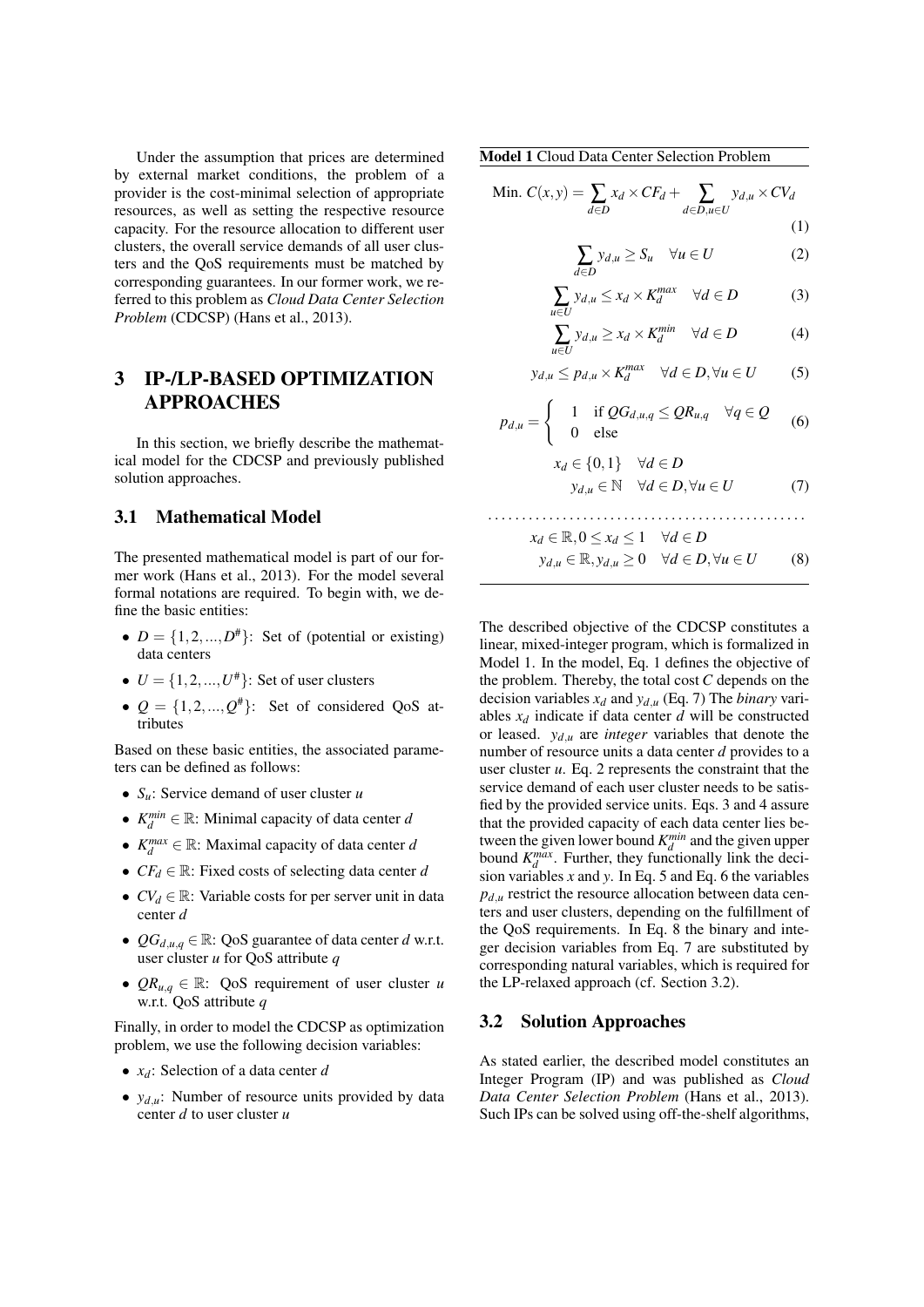such as branch-and-bound (Domschke and Drexl, 2004). This results in an exact (i. e., optimal) solution. However, since branch-and-bound is based on the principle of enumeration (Hillier and Lieberman, 2005), the computation time grows exponentially with the number of decision variables in the worst case. To overcome this drawback, we introduced an initial heuristic approach based on the common concept of LP relaxation (Hans, 2013). Although this approach significantly reduces the computation time, is still needs minutes for large problem instances, which makes it inapplicable for on-demand resource assignments.

# 4 PRIORITY-BASED HEURISTIC APPROACH

The described CDCSP forms an extension of a capacitive facility location problem. Such problems can be solved by using priority based approaches (Angelopoulos and Borodin, 2002). To efficiently find solutions for the CDCSP, we developed a prioritybased heuristic approach, where the user demand is assigned to potential data centers in a stepwise manner, following specific rules regarding user cluster and data center selection. Since the approach calculates an initial solution of the optimization problem, we named it *Priority-based Start Heuristic*, in short *CDCSP-PBSH*. Our approach consists of several phases, which are described in the subsequent sections. Later on, we present a set of prioritization and cost allocation rules in detail. Since we use a generic approach, new rules can be easily added. Finally, we describe the conduction of concrete heuristic approaches.

### 4.1 Generic Optimization Approach

Our approach is divided into five phases, as illustrated in Figure 1. In the *Selection Phase*, the used data centers are determined. In the *Allocation Phase*, the final resource assignment is done. The purposes of the other phases, namely the *Initialization Phase*, the *Update Phase*, and the *Finalization Phase*, are primarily the preparation of the required data structures and the processing of interim as well as the final results.

#### 4.1.1 Initialization Phase

At the beginning of our procedure, a specific problem instance of the CDCSP is analyzed and the required data structure for the subsequent phases is created. Algorithm 2 shows the corresponding pseudo code.

First of all, user clusters *U* are added to the list for the residual user clusters  $U^{\text{res}}$ . For each user cluster appropriate data centers are determined, which are able to provide QoS guarantees  $\overline{QG}_{d,u,q}$  according to the QoS requirements QR*u*,*<sup>q</sup>* of the user cluster for all QoS parameters  $q \in Q$  (cf. line 7 - 11). The result is stored in a binary variable  $p_{d\mu} = \{0, 1\}$  (cf. line 9), which corresponds to the constraint in Eq. 6 in our model. The permitted data centers for each user cluster are stored in the list  $D_{\mu}^{\text{per}}$  (cf. line 12). Further, variables for the residual demand of the user clusters  $S_u^{\text{res}}$  and for the residual capacities of the data centers  $K_d^{\text{res}}$  are set (cf. line 3 and 16).

| <b>Algorithm 2 Initialization</b>                                                                        |  |
|----------------------------------------------------------------------------------------------------------|--|
| Start:                                                                                                   |  |
| 1: $U^{\text{res}} \leftarrow U$                                                                         |  |
| 2: for all $u \in U$ do                                                                                  |  |
| 3: $S_u^{\text{res}} \leftarrow S_u$                                                                     |  |
| 4: $D_{\mu}^{\text{per}} \leftarrow \emptyset$                                                           |  |
| 5: for all $d \in D$ do                                                                                  |  |
| 6:<br>$p_{d,u} \leftarrow \text{true}$                                                                   |  |
| 7:<br>for all $q \in Q$ do                                                                               |  |
| if $QR_{u,q} < QG_{d,u,q}$ then<br>8:                                                                    |  |
| $p_{d,u} \leftarrow false$<br>9:                                                                         |  |
| end if<br>10:                                                                                            |  |
| end for<br>11:                                                                                           |  |
| <b>if</b> $p_{d,u}$ is true then $D_u^{\text{per}} \leftarrow D_u^{\text{per}} \cup \{d\}$ end if<br>12: |  |
| end for<br>13:                                                                                           |  |
| $14:$ end for                                                                                            |  |
| 15: for all $d \in D$ do                                                                                 |  |
| 16: $K_d^{\text{res}} \leftarrow K_d^{\text{max}}$                                                       |  |
| 17: end for                                                                                              |  |
|                                                                                                          |  |

### 4.1.2 Selection Phase

In this phase a first feasible solution for the CDCSP is determined in a stepwise manner. Algorithm 3 shows the corresponding pseudo code. At the beginning of each selection step, a user cluster  $u \in U^{\text{res}}$  with a residual service demand  $S_u^{\text{res}} > 0$  as well as a data center  $d \in D_u^{\text{per}}$  with a residual capacity  $K_d^{\text{res}} > 0$  are selected (cf. line 3 and 4). The selection of a user cluster depends on the priority rule (cf. Section 4.2), which is set at the beginning of this phase. From the set of possible data centers, the one with the lowest cost per service unit – depending on the cost allocation rule (cf. Section  $4.3$ ) – is selected (cf. Section  $4.3$ ). The assignment of capacities  $y_{d,u}$  depends on the residual demand of the selected user cluster  $S_u^{\text{res}}$  and the residual capacity  $K_d^{\text{res}}$  of the selected data center (cf. line 5).

Within this phase, a made assignment decision is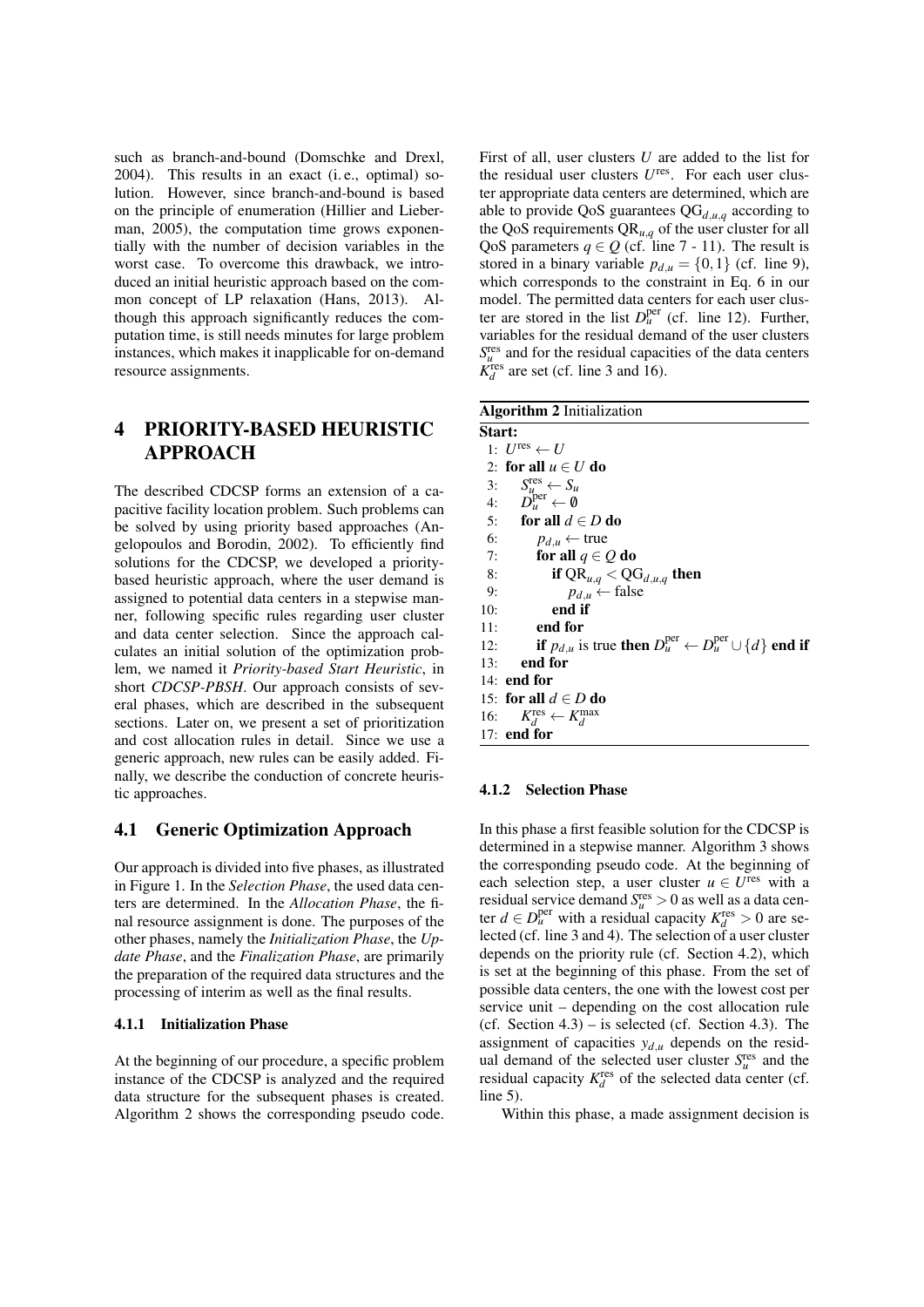final and will not be changed in later iterations. According to the assigned capacities, the residual demand and the residual capacity are reduced (cf. line 6 and 7). All selected data centers are stored in the list  $D^{\text{open}}$  (cf. line 8). If the demand of a user cluster is met or the capacity of a data center is exhausted, it will not be taken into account in the subsequent iterations (cf. line 9 and 12).

| <b>Algorithm 3</b> Determination of an Initial Solution                                                |
|--------------------------------------------------------------------------------------------------------|
| <b>Start:</b> $D^{open} \leftarrow \emptyset$                                                          |
| 1: while $ U^{\text{res}}  > 0$ do                                                                     |
| if $ D_u^{\text{per}}  = 0$ then exit without solution end if<br>2:                                    |
| $u \leftarrow SelectUserCluster(U^{res})$<br>3:                                                        |
| 4: $d \leftarrow SelectDataCenter(D_u^{per})$                                                          |
| 5:<br>$y_{d,u} \leftarrow \min(K_d^{\text{res}}, S_u^{\text{res}})$                                    |
| 6:<br>$K_d^{\text{res}} \leftarrow K_d^{\text{res}} - y_{d,u}$                                         |
| $S_u^{\text{res}} \leftarrow S_u^{\text{res}} - y_{d,u}$<br>7:                                         |
| $D^{\text{open}} \leftarrow D^{\text{open}} \cup \{d\}$<br>8:                                          |
| if $S_u^{\text{res}} = 0$ then $U^{\text{res}} \leftarrow U^{\text{res}} \setminus \{u\}$ end if<br>9: |
| if $K_A^{\text{res}} = 0$ then<br>10:                                                                  |
| for all $u' \in U^{\text{res}}$ do<br>11:                                                              |
| $D_{\mu}^{\text{per}} \leftarrow D_{\mu'}^{\text{per}} \setminus \{d\}$<br>12:                         |
| end for<br>13:                                                                                         |
| end if<br>14:                                                                                          |
| 15: end while                                                                                          |

#### 4.1.3 Update Phase

In the previous phase, a set of data centers was opened and stored in the list  $D^{\text{open}}$ . This list serves as an improved information base and is used instead of the initial list *D*, which included all possible data centers. In the *Update Phase*, all assignments are reset and the required data structure is recreated, whereby the procedure corresponds to the *Initialization Phase*.

#### 4.1.4 Allocation Phase

The *Allocation Phase* is comparable to the the previously described *Selection Phase*. Again, the solution is determined in a stepwise manner based on the prioritization and cost allocation rules. Since all data centers were determined in the *Selection Phase*, at least the fixed costs arise. Thus, the allocation of resources can be improved by focusing on different goals, as implemented by different priority and cost allocation rules.

#### 4.1.5 Finalization Phase

During the *Selection Phase*, the relevant data centers were stored in the list  $D^{\text{open}}$ . Based on its content, values need to be assigned to the decision variables *xd*.

Thereby, *x<sup>d</sup>* assumes the value one for all data centers in  $D^{\text{open}}$ . The amount of assigned service units is stored in  $y_{d,u}$ . It assumes the value zero if no service units were assigned between a data center and the corresponding user clusters (cf. Algorithm 4).

| <b>Algorithm 4 Finalization of the Approach</b> |                                                                               |  |
|-------------------------------------------------|-------------------------------------------------------------------------------|--|
| Start:                                          |                                                                               |  |
|                                                 | 1: for all $d \in D$ do                                                       |  |
|                                                 | 2: if $d \in D^{\text{open}}$ then                                            |  |
| 3:                                              | $x_d \leftarrow 1$                                                            |  |
|                                                 | $4:$ else                                                                     |  |
| 5:                                              | $x_d \leftarrow 0$                                                            |  |
| 6:                                              | end if                                                                        |  |
| 7:                                              | for all $u \in U$ do                                                          |  |
| 8:                                              | <b>if</b> $y_{u,d}$ = null <b>then</b> $y_{u,d}$ $\leftarrow$ 0 <b>end if</b> |  |
| 9:                                              | end for                                                                       |  |
|                                                 | $10:$ end for                                                                 |  |

### 4.2 Priority Rules

A major challenge of priority based procedures is the determination of the sequence in which the demanders are assigned to the supply locations (Bölte, 1994). Appropriate priority rules are required to sort the demanders in a specific sequence. Beside the demander, the selection of the supply locations can also be supported by priority rules (Angelopoulos and Borodin, 2002). For the *CDCSP* we focus on the following three quantity based prioritization rules which sequences the used clusters w.r.t. the demand, the available capacities, or both.

The *Demand Priority Rule* is used to order the user clusters  $u \subset U^{\text{res}}$  according to their residual service demand  $S_u^{\text{res}} > 0$ . The basic idea behind this rule is to prefer user clusters with a higher service demand to ensure a valid solution. Since the assignment takes place in every single step of the procedure, the prioritization of the residual user clusters may change.

In contrast to the previous rule, the *Capacity Priority Rule* focuses on residual capacities  $K_d^{\text{res}}$  of the suitable data centers  $d \subset D_u^{\text{per}}$ . Thereby, user clusters with a lower total service supply are preferred.

Both rules have a low complexity and those may be able to find solutions with low computational effort. Nevertheless, they may lead to solutions with a lower quality since they take only demand *or* supply into consideration. Thus, the third quantity based prioritization rule, *Buffer Priority Rule*, combines both preceding rules to overcome their disadvantages. Thereby, a service buffer as the margin of residual capacities and residual service demand of each user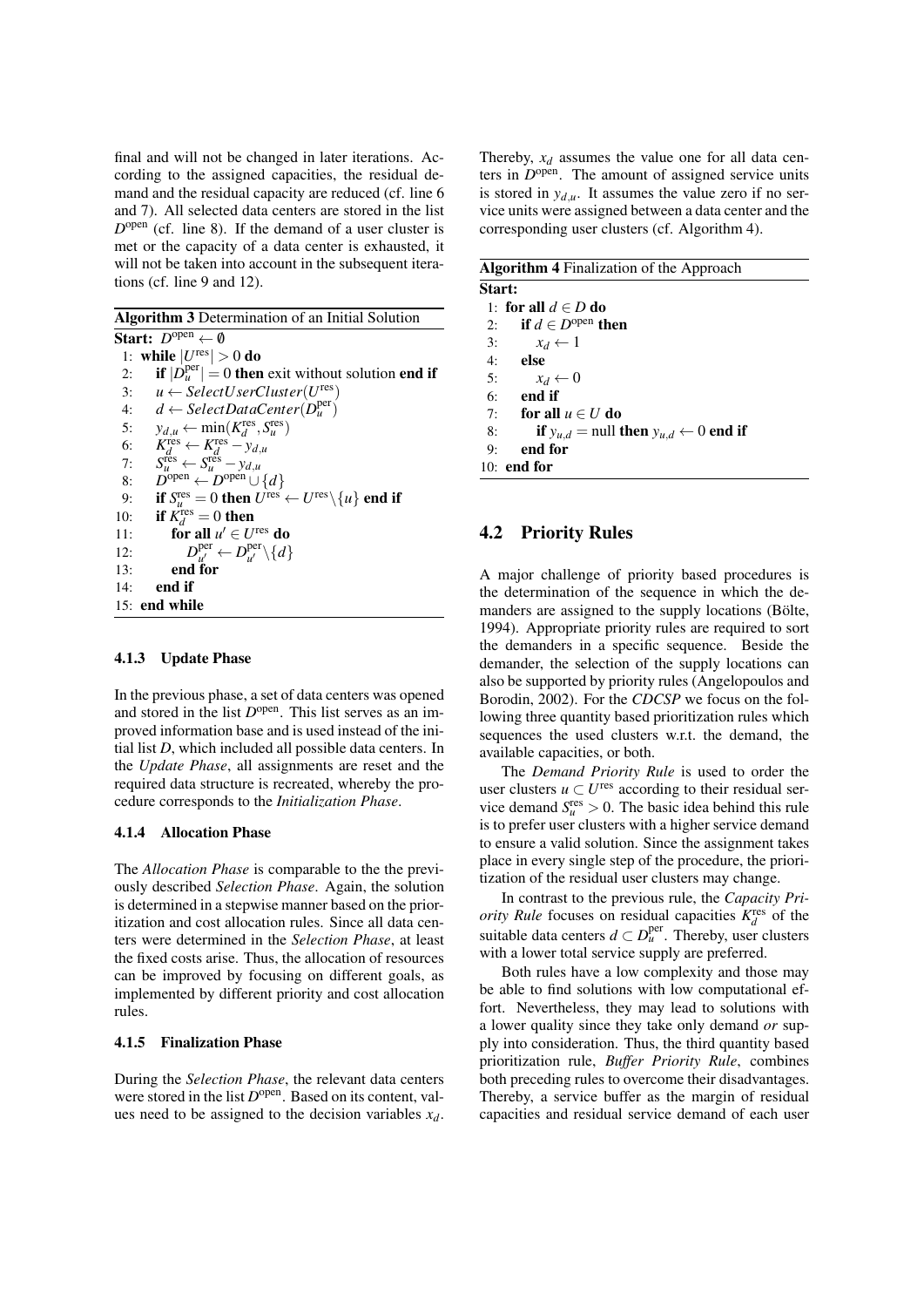

Figure 1: Phases of the Heuristic Approach

cluster is calculated. User clusters with a lower service buffer assume a higher priority.

### 4.3 Cost Allocation Rules

The selection of the data center is based on its costs, which consist of variable and fixed costs. Since the total amount of delivered resources is unknown until the end of the whole assignment procedure, the spread of fixed costs is a challenging task. The individual costs of a service unit  $y_{u,d}$  is given by the following function.

$$
C(u, d, \text{base}) = CV_d + CF_d * (1/\text{base})
$$
 (9)

Thereby, the spread of the fixed cost depends on the value of the artificial base parameter. With a larger value of this parameter, the share of fixed costs per service unit decreases. Thus, the strategy for the determination of the base parameter directly influences the service assignment and is given by the cost allocation rules. In the subsequent section, we present two main classes of cost allocation rules.

#### 4.3.1 Static Cost Allocation Rules

Within these rules, the value of the base parameter is determined once at the beginning of a heuristic approach and will not be changed any more. Within the *Max Capacity Cost Allocation Rule*, the maximum capacity of a data center  $K_d^{\text{max}}$  is considered. This rule is based on the assumption that a data center is nearly completely utilized. If this is not the case, the total costs of a data center may be underestimated.

If a provider expects a utilization near the minimum capacity of a data center  $K_d^{\text{min}}$ , the *Min Capacity Cost Allocation Rule* is more appropriate. Thereby, the minimum capacity serves as the base parameter. In case of a higher utilization, the costs per service unit are overestimated.

To strike a balance, the *Med Capacity Cost Allocation Rule* uses the medium value between the minimum and the maximum capacity of a data center.

For a given set of already opened data centers, another option is to neglect the fixed costs completely. This could be appropriate if the fixed costs arise in any case or if the number of provided service units is very high. In this case, a sufficiently large value for the base parameter is chosen. The corresponding rule is named *No Fixed Cost Allocation Rule*.

### 4.3.2 Dynamic Cost Allocation Rules

In contrast to the static rules, the dynamic rules include the already existing assignments in the calculations. The value of the base parameter is calculated in each iteration of our heuristic approach and considers the current utilization of a data center.

The first of our dynamic rules, *Penalize First Cost Allocation Rule*, penalizes a user cluster which tends to open a new data center  $d \not\subset D^{\text{open}}$ . In such a case, the full fixed costs are added to the cost function. If a user cluster gets its services from an already opened data center, only the variable costs are included into the calculation. Thus, there is an incentive to use existing data centers, which is especially important during the selection phase.

Another strategy is pursued by the *Prefer Minimal Utilization Cost Allocation Rule*. This rule is based on the assumption that the opened data centers need to reach their minimum capacity constraint. Thus, data centers with an utilization lower than the minimum value get a higher priority. The cost function of such data centers only includes the variable costs, while cost function for data centers with an utilization high than a minimum capacity includes additionally the fixed costs. Especially a scenario with a given set of data centers, like the *Allocation Phase*, benefits from this rule.

The *Current Utilization Cost Allocation Rule* calculates the fixed costs based on the current utilization of a data center. Thereby, the allocation of service units between a data center and an user cluster results from the minimum of the residual demand and the residual capacity. In contrast to the previous two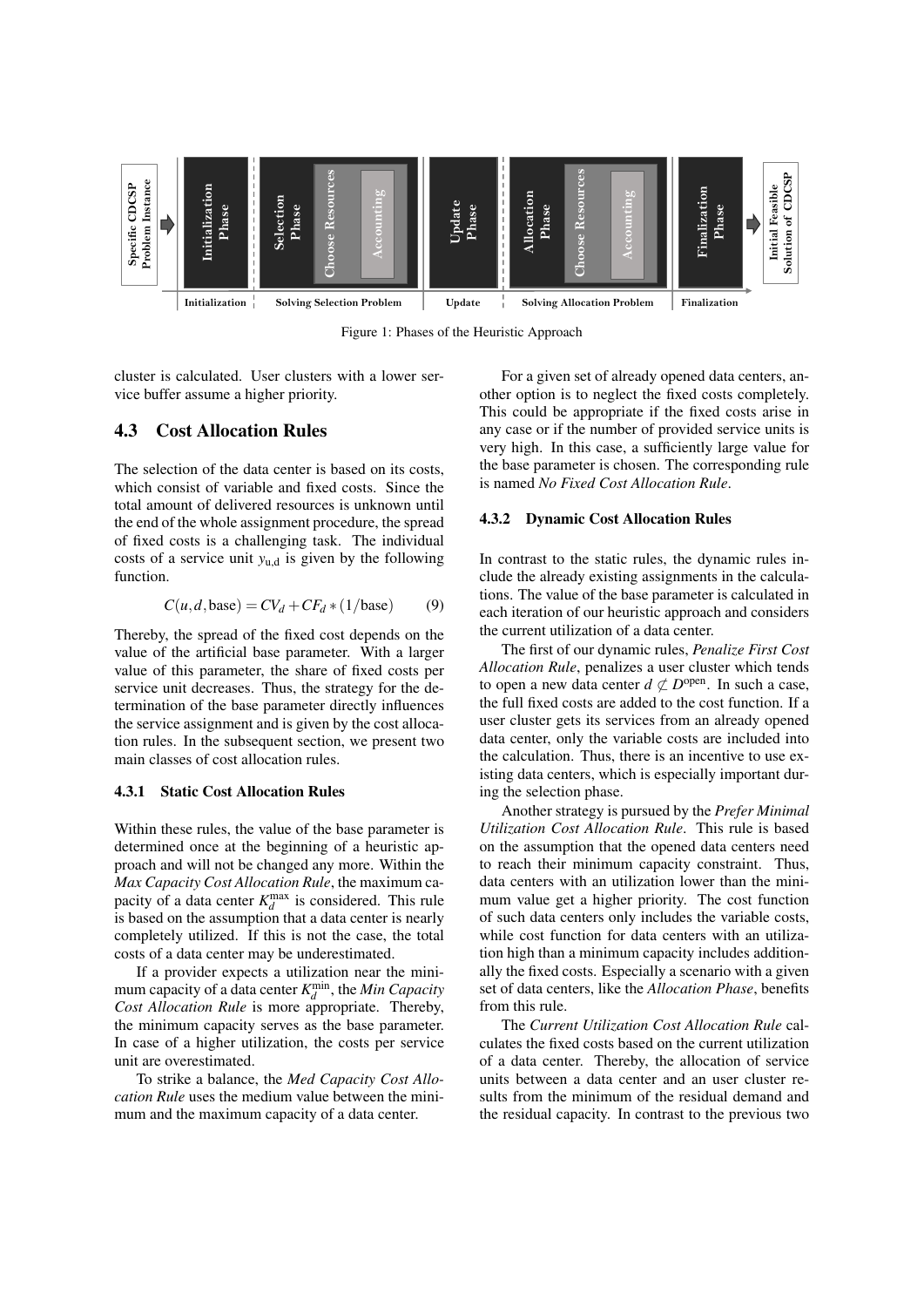dynamic rules, the value of the fixed costs which is added to the cost function decreases with a higher utilization.

# 4.4 Deduction of Specific Heuristic Approaches

In Section 4.1, we presented a heuristic approach as an abstract solution approach for the CDCSP. For both phases, the *Selection Phase* and the *Allocation Phase*, we use priority rules for the user cluster selection and cost allocation rules to choose the corresponding data centers.For both phases, all described rules are equally available. Nevertheless, some of them are more suitable than others, e. g., the selection of data centers with ignoring the fixed costs very likely leads to poor solutions. Figure 2 gives an overview of the previously described rules and shows the deduction of a specific heuristic approach, i. e., the CDCSP-PBSH[1], which is described in detail within the evaluation (cf. Section 5.2).

# 5 EVALUATION

## 5.1 SETUP

In order to assess the capability of our heuristic approach, we prototypically implemented it in Java 8. As the solver for the exact and the LP-relaxed approach, we used IBM ILOG CPLEX  $12.5<sup>1</sup>$ , which was accessed through the JavaILP middleware<sup>2</sup>.

Our evaluation focused on dependent variables, computation time and solution quality, i. e., total costs. As independent variables, we considered the number of data centers and the number of user clusters. These variables directly influence the number of decision variables, and hence, the size of the solution space.

According to our former work (Hans et al., 2013), the problem instance generation was based on the  $2010$  United States census<sup>3</sup>. Thereby we set the service demands and different cost parameters according the population of a randomly selected county and its median income. We focused on latency as our sole QoS parameter and set it corresponding to the requirements of multimedia services. For each *test case*, we created 100 problem instances.

Based on the samples, we subsequently computed the observed mean absolute computation times and the macro-averaged ratio of total cost along with the respective 95% confidence intervals based on a tdistribution (Kirk, 2007). The evaluation was conducted on a workstation, equipped with a Intel Xeon CPU E5-1620 v3 with 3.50 GHz and 16 GB of memory, operating under Microsoft Windows 7.

### 5.2 RESULTS AND DISCUSSION

At the beginning we analyzed the performance and the solution quality, i. e., the ratio cost. We used the exact approach (CDCSP-EXA.KOM) and the LPrelaxed approach (CDCSP-REL.KOM) of our former works and the proposed heuristic approaches (CDCSP-PBSH.KOM) with all combinations of the prioritization and cost allocation rules described in this paper. Due to the large amount of evaluation results, we decided to present only two of them within this paper. The first approach was selected due to its superior solution quality for a large set of test cases, whereas the second was chosen due to its favorable computation time.

- CDCSP-PBSH.KOM [1]: Selection: *Buffer Priority Rule*, *Max Capacity Cost Allocation Rule*; Allocation: *Buffer Priority Rule*, *Penalize First Cost Allocation Rule*
- CDCSP-PBSH.KOM [2]: Selection: *Demand Priority Rule*, *Max Capacity Cost Allocation Rule*; Allocation: *Demand Priority Rule*, *Penalize First Cost Allocation Rule*

Figure 3 shows the computation time of the four approaches. The comparison between the exact and the second heuristic approach (CDCSP-PBSH.KOM [2]) shows a statistical significant improvement of 98.75% for the first test case  $(|D| = 10 / |U| = 150)$  and up to 99.99% for the last test case (40 / 600). The solution quality of the approaches is depicted in Figure 4. The chart shows the ratio of cost compared to the exact approach. In the last test case (40 / 600), the LP-relaxed approach causes 5.27% higher costs compared to the exact approach and our first heuristic approach (CDCSP-PBMH.KOM [1]) causes 5.68% higher costs. The fastest approach delivered the poorest solution quality with a cost increase of 20.68%.

In a second step, we used test cases with a larger amount of potential data centers and user clusters to evaluate the algorithms in large scale environments. Due to the high computational effort, the exact approach is not feasible in such scenarios. Again, we include the previously described heuristic approaches in this setup.

<sup>1</sup>http://www.ibm.com/software/integration/ optimization/cplex-optimizer/

<sup>2</sup>http://javailp.sourceforge.net/

<sup>3</sup>http://www.census.gov/geo/maps-data/data/ gazetteer.html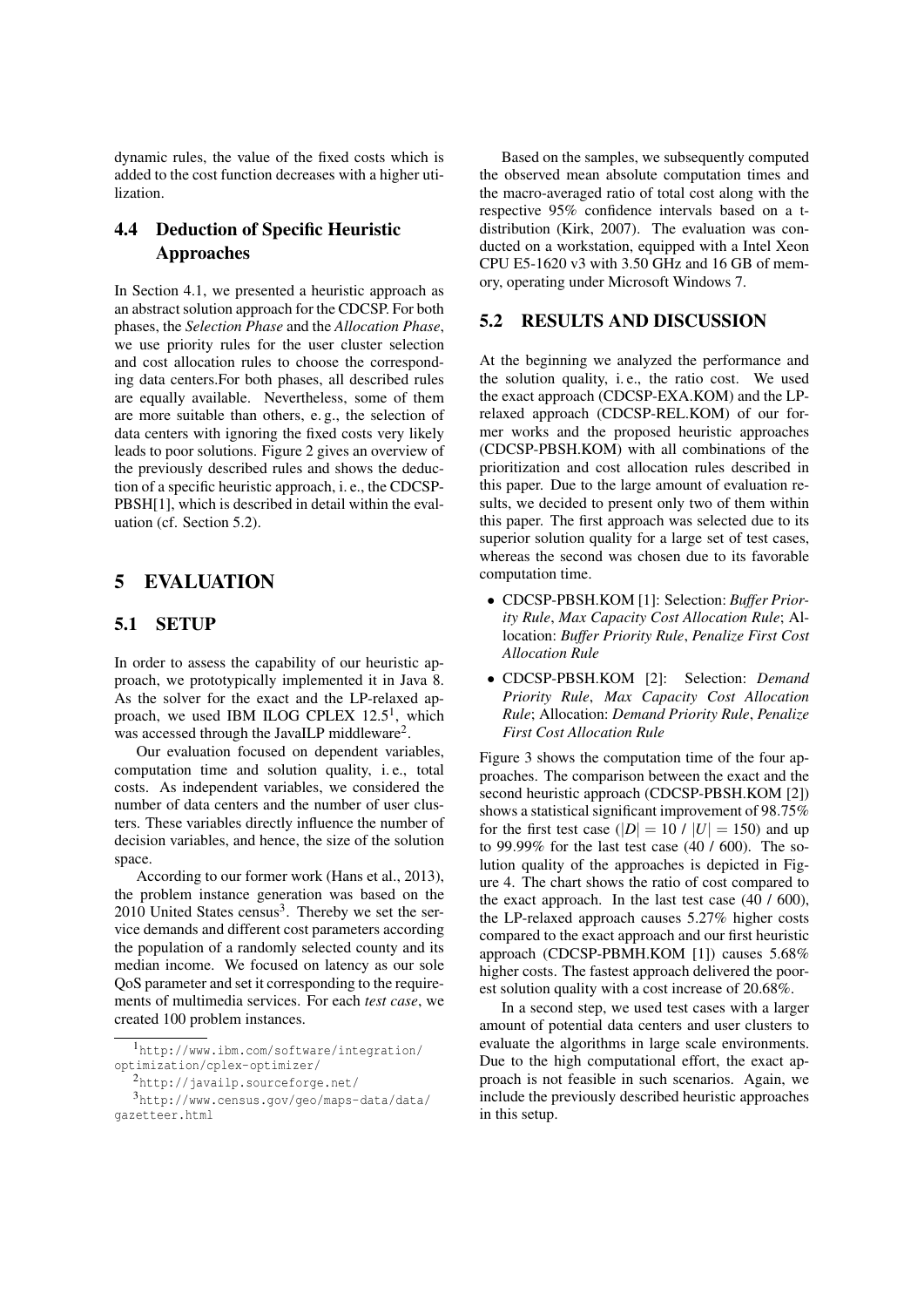

Figure 2: Deduction of Specific Heuristic Approaches



Figure 3: Computation Time (Small Test Cases)

Especially the results for the heuristic approach CDCSP-PBSH.KOM [1] are very interesting. For the chosen number of data centers and user clusters, we are able to reduce the computation time by about 99% compared to the LP-relaxed approach (cf. Figure 5), while retaining the same solution quality, i. e., a cost ratio of one.

Further, for the heuristic approach CDCSP-PBSH.KOM [2], with a less complex prioritization rule, we achieve an even better computation time. However, the solution quality is significantly worse compared to the other approaches, with cost increases ranging from 0.95% to 3.53%.

## 6 RELATED WORK

A lot of work focus on data center placement and resource allocation with different optimization goals, such as the reduction of network latency or the reduction of total cost. Thereby different solution approaches like exact approaches or heuristic such as Tabu Search so Simulated Annealing are used. In this section, we present a set of selected papers, which are



Figure 4: Solution Quality (Small Test Cases)



Figure 5: Computation Time (Large Test Cases)

most relevant regarding the work at hand.

(Chang et al., 2007) investigated in the consolidation of the server infrastructure for the US army. The authors formulated a optimization problem to minimize the weighted distances between the data centers and users. (Goiri et al., 2011) also analyze the placement of data centers. Thereby, the objective is the reduction of total costs under consideration of quality requirements. The authors formulate an optimization